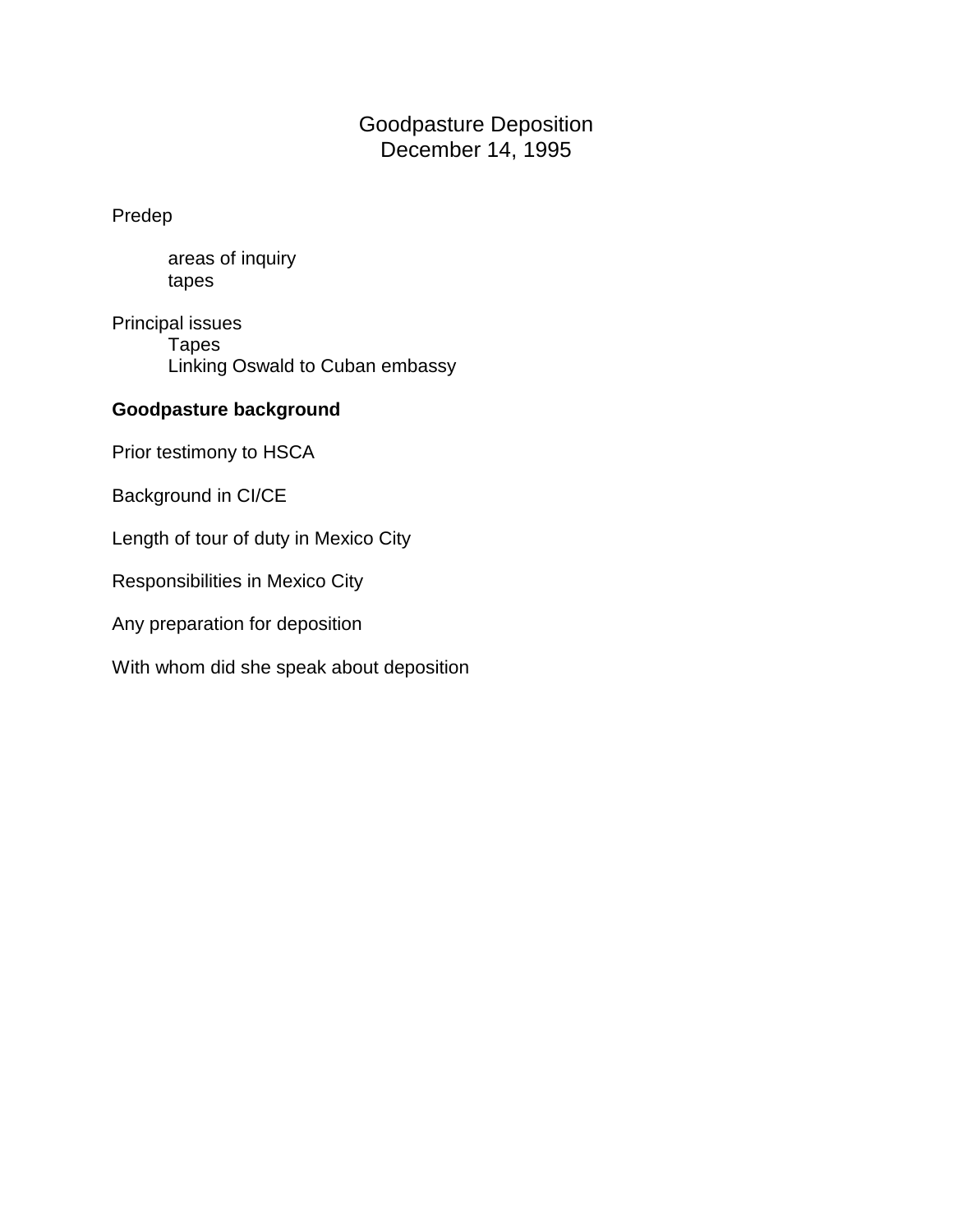# **CIA general**

### CI/SIG

operational activities operations in MC separate communications channels to MC activities in MC who was liaison in MC Phillips **Goodpasture** 

#### Division D

what is Division D

#### activities in MC

Channels between Langley and MC official cable dispatch other channels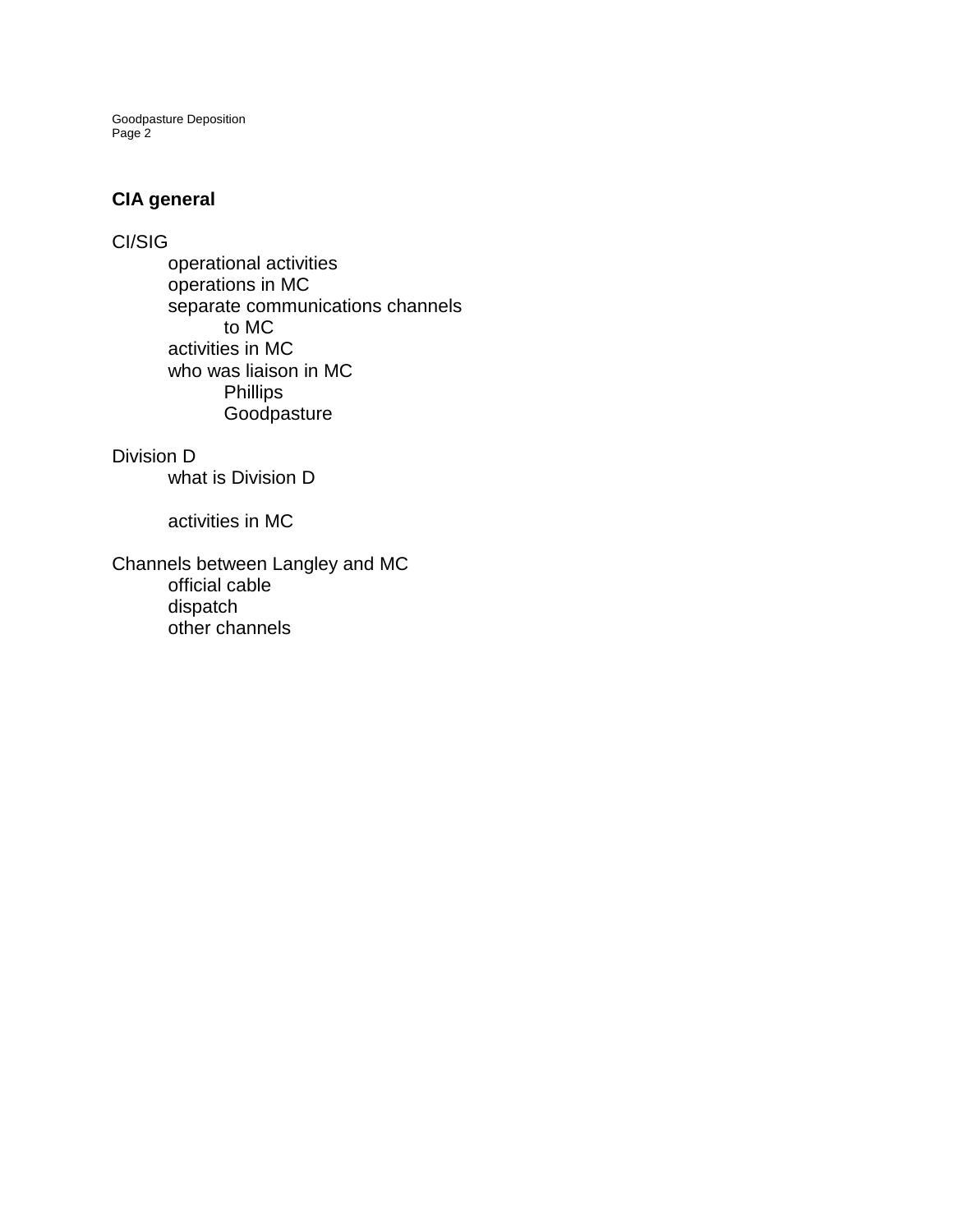# **Organization of Station (General)**

Number of personnel and responsibilities for the specific areas

Organization of filing system centralized/decentralized Scott's view on maintenance of files and the status of files after Scott's and Goodpasture's departure from Mexico **City** How extensive was filing system

How extensive were P files

Did other US agencies have access to CIA files

Extent of compartmentation within station Did Scott know everything

Did you

Did Phillips

Did White

Liaison with other CIA entities

JMWAVE

SAS

WH

SIG

CI

TSD

Any others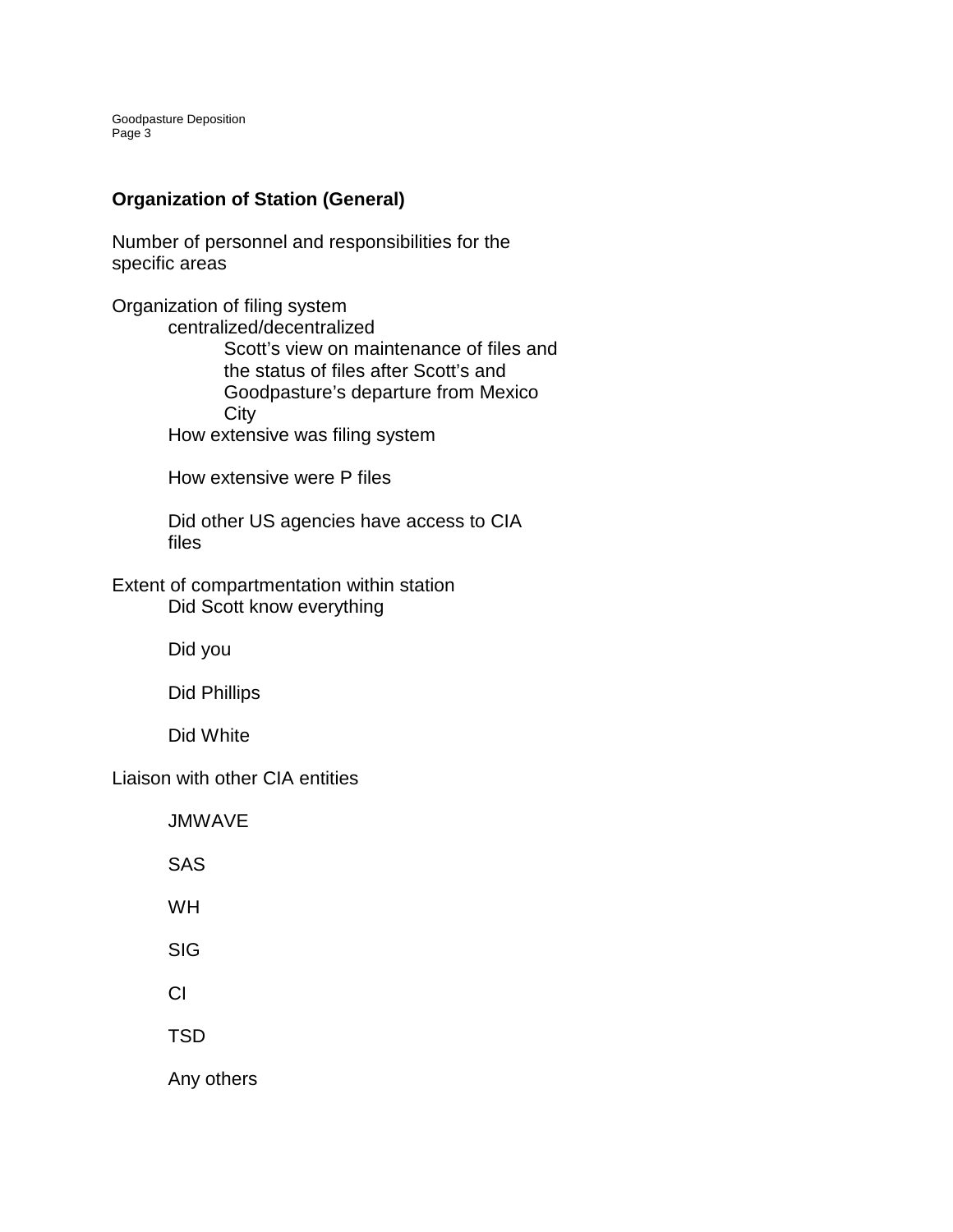Liaison with other US entities

FBI

ONI

INS

Military intelligence Were you aware of any military operations or activities in MC related to **Cuba**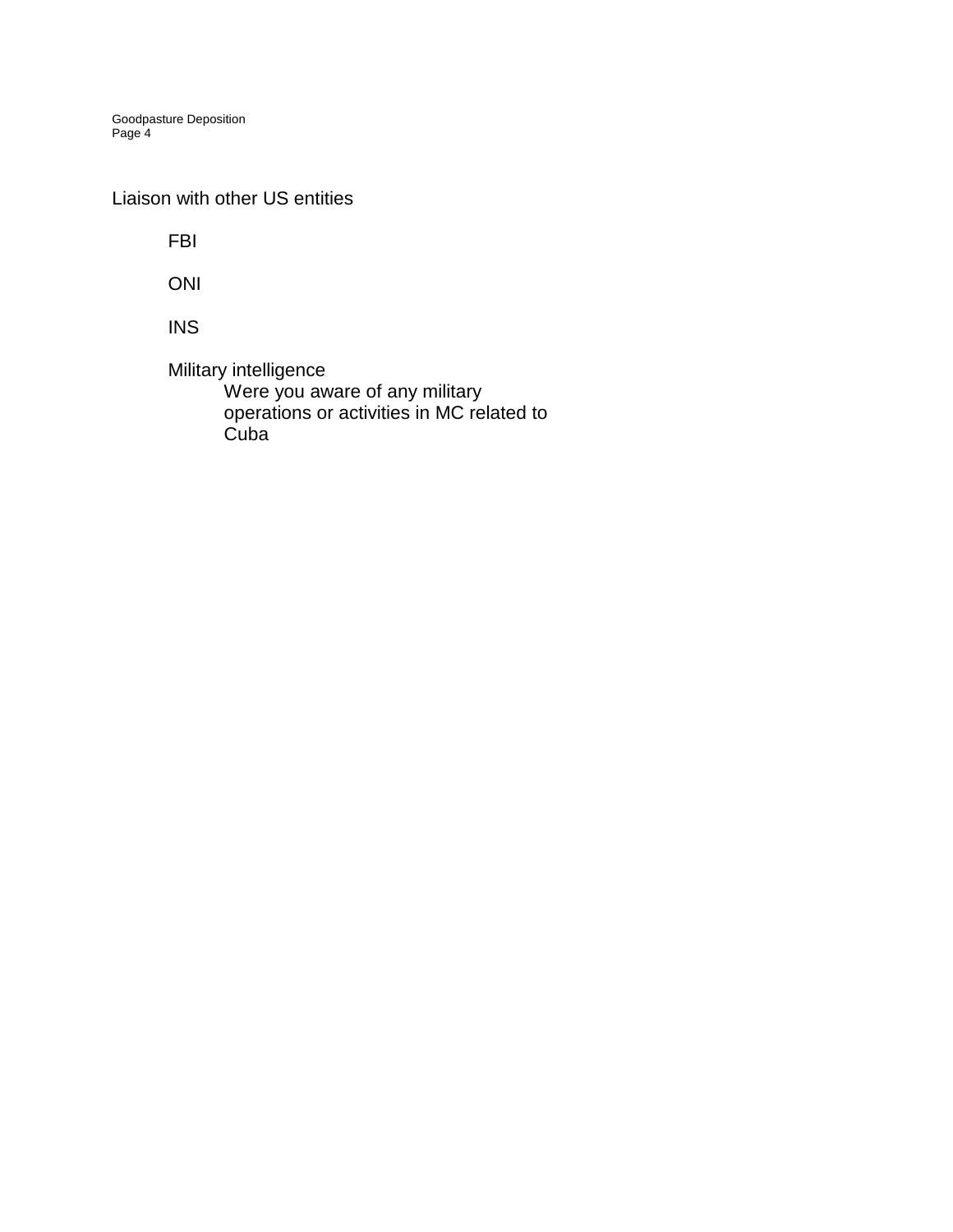Goodpasture Deposition Page<sup>5</sup>

### **Organization of Station (Personnel)**

Win Scott Type of person

> Quality of his memory while COS after retirement embittered?

**Memoirs** 

James Angleton During 1963 After Win Scott's death In conjunction with Edward Epstein Any other interaction

Goodpasture responsibilitiies in MC To whom did she report Scott Phillips JMWAVE **Headquarters** John Scelso Charlotte Bustos

Relationship with Win Scott conflicting evidence ??? [examples?]

Role in decision-making process conflicting evidence

Knowledge about operations other than those described in fitness reports

Perception of other employees in the Station

Ever hear the name Maurice Bishop

David Atlee Phillips What was he doing in 1963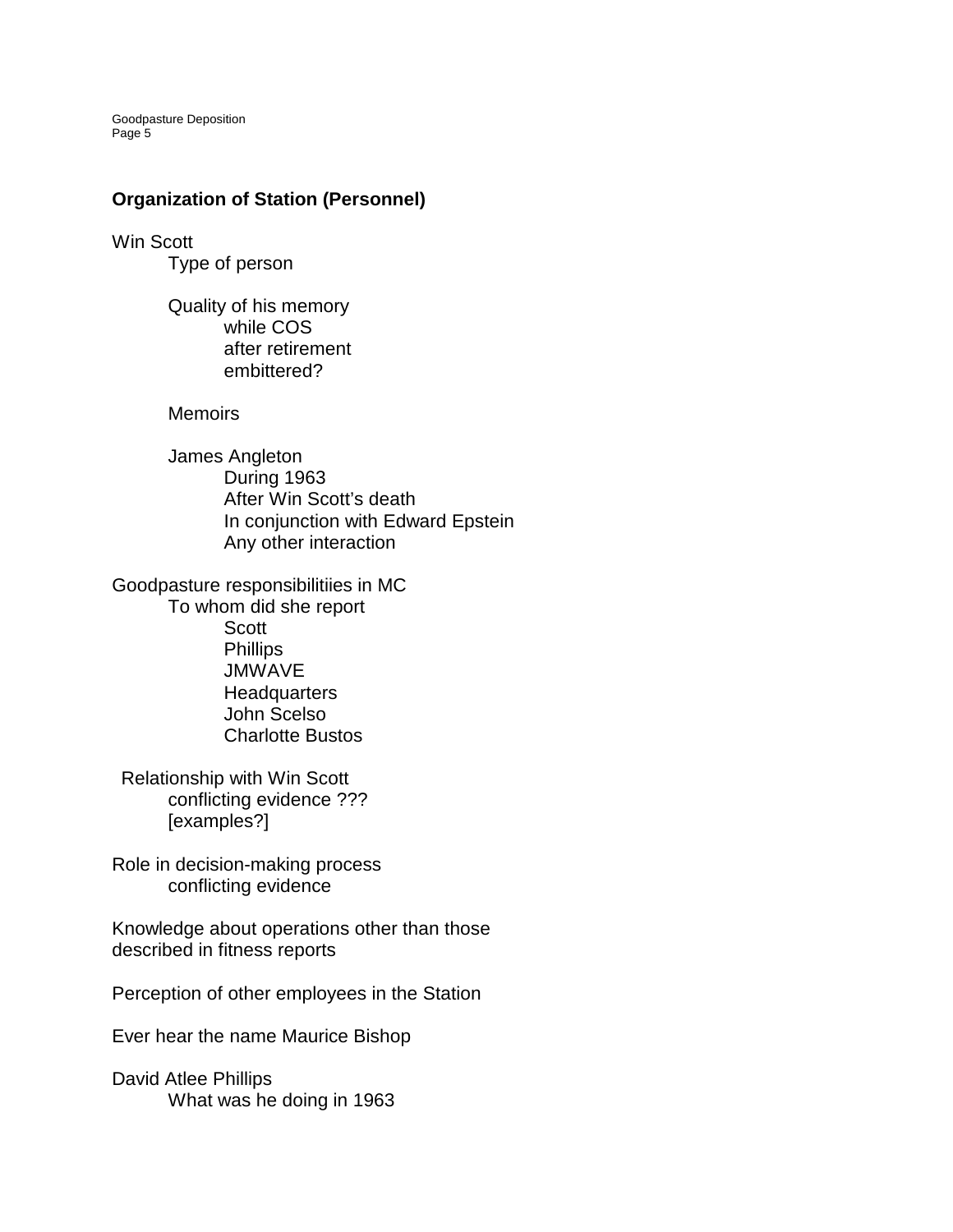To whom did he report

Any back channels?

Liaison with JMWAVE

Others who worked on Cuba

Alan White

His responsibilities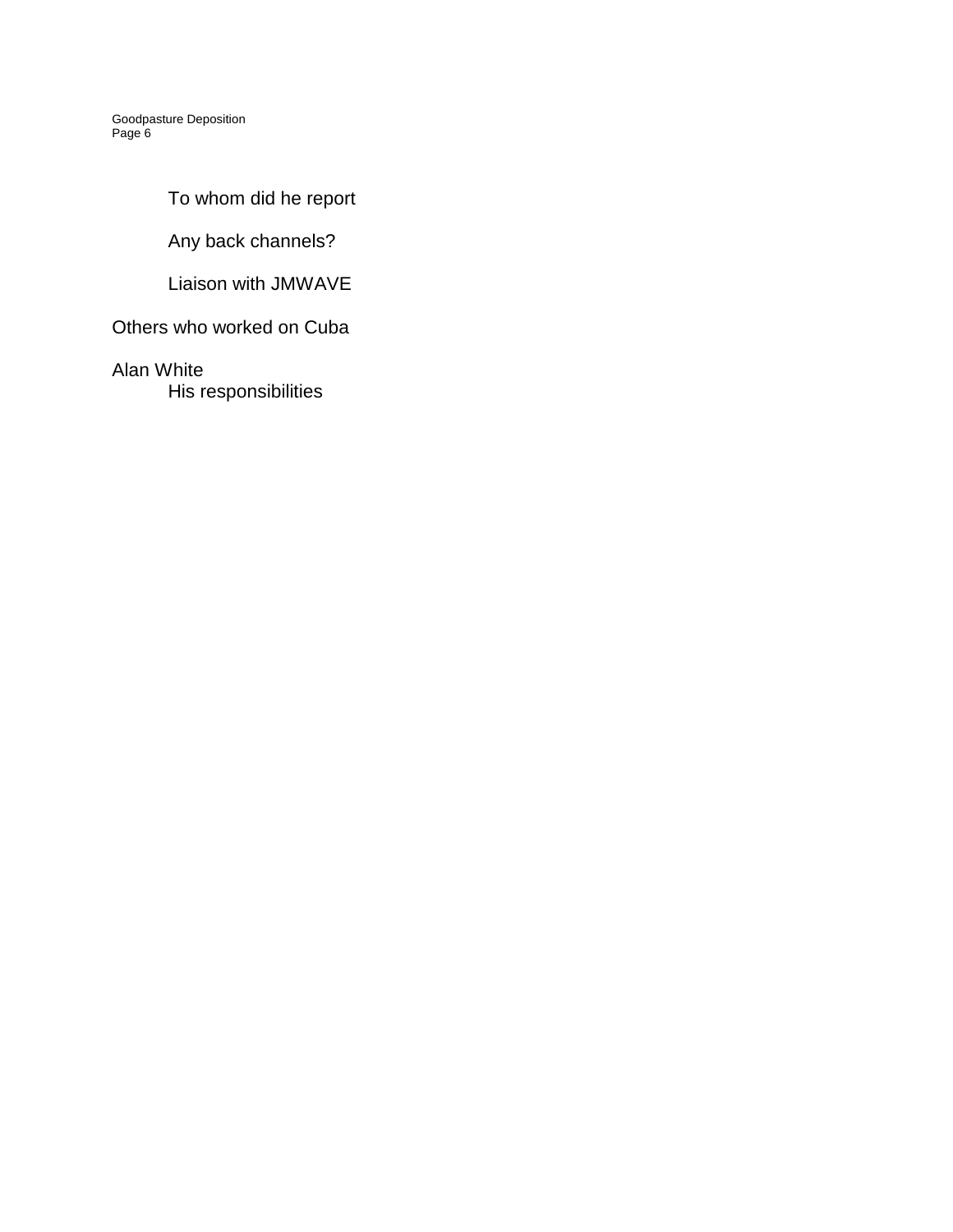#### **SOP for MC Surveillance**

Cuban Embassy

photo telephone intercepts bugs preparation of daily resuma penetrations compartmentation w/in Cuban linking photo/telephone/bugs

Soviet Embassy

photo telephone intercepts bugs preparation of daily resuma penetrations compartmentation w/in Soviet linking photo/telephone/bugs

Who had access to the take from both Cuban and Soviet embassies Scott Goodpasture **White** Phillips **Others**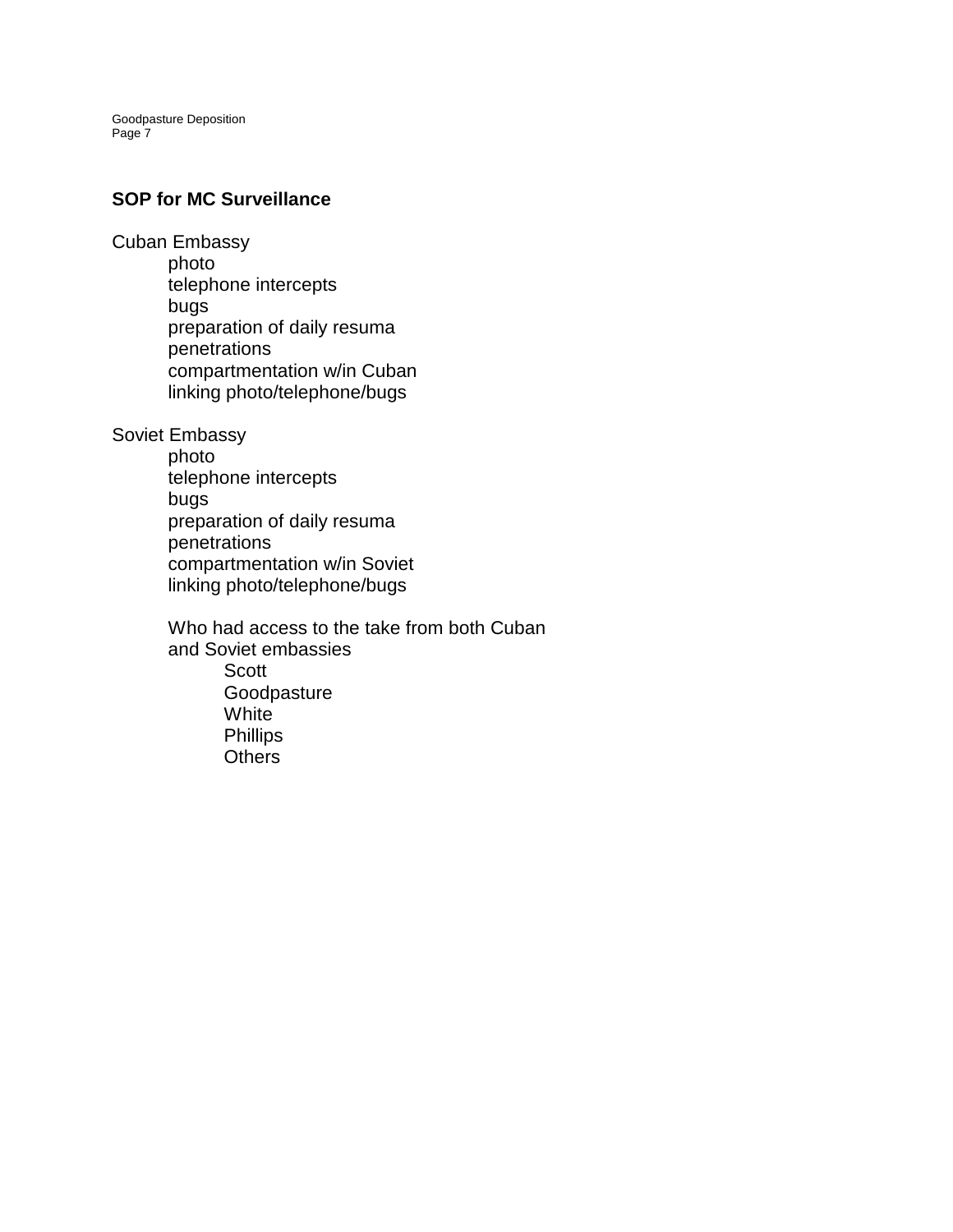### **CIA actions against Cuba in MC 1962-63**

Penetration agents

**Disinformation** 

Targeting personnel

Any additional operations after Missile Crisis

CIA personnel

Fair Play for Cuba Committee

# **CIA actions against Soviets in MC 1962-63**

Nechiporenko

Kostikov

Other Soviet Intelligence officers [Alferev]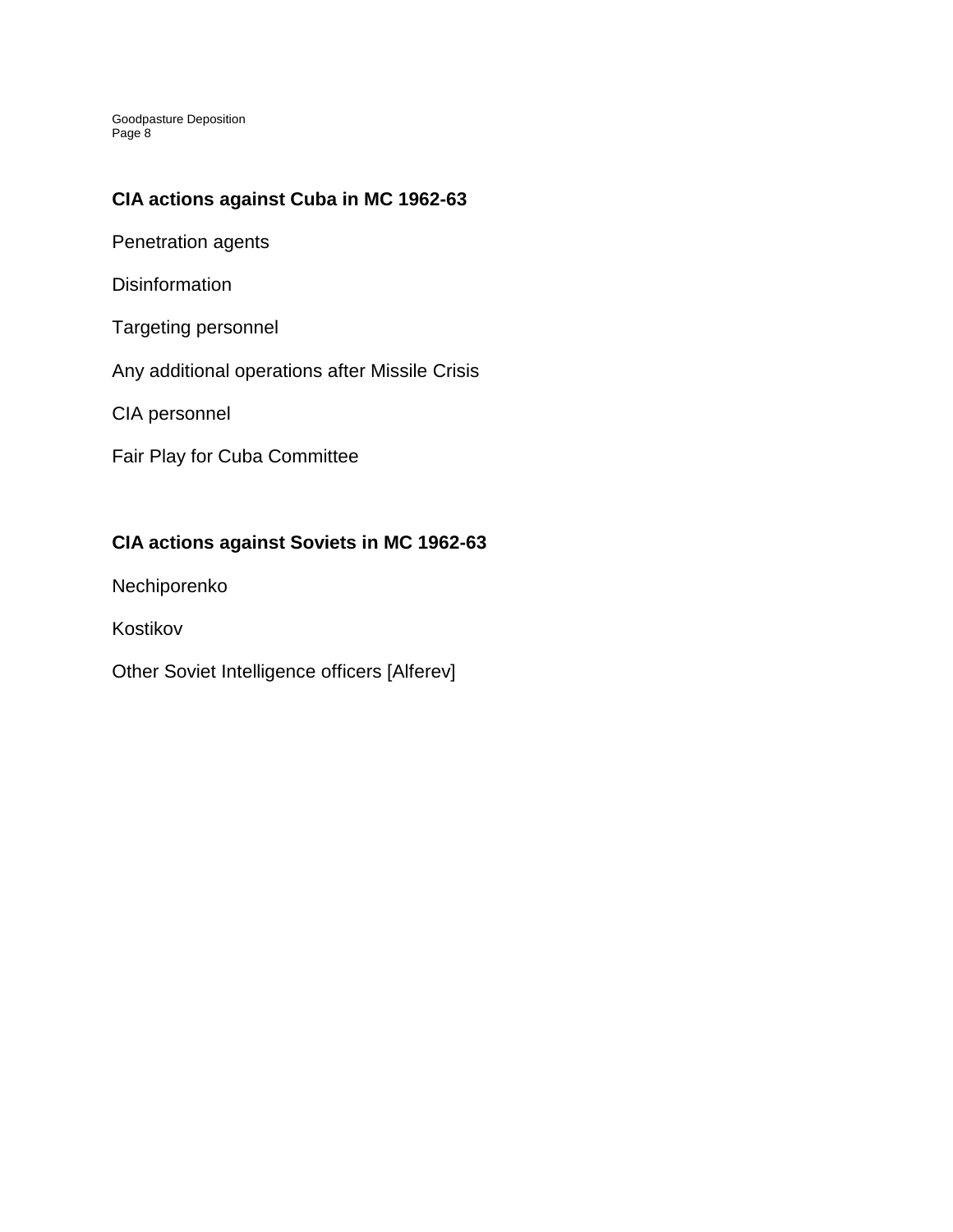### **SOP for Americans picked up by surveillance**

CIA personnel who handled

Goodpasture role

Report to HQ Cable **Dispatch** Why one rather than other Any other communication **Telephone** Case of Elden Hensen [get Hensen docs] Who made decisions FBI ONI INS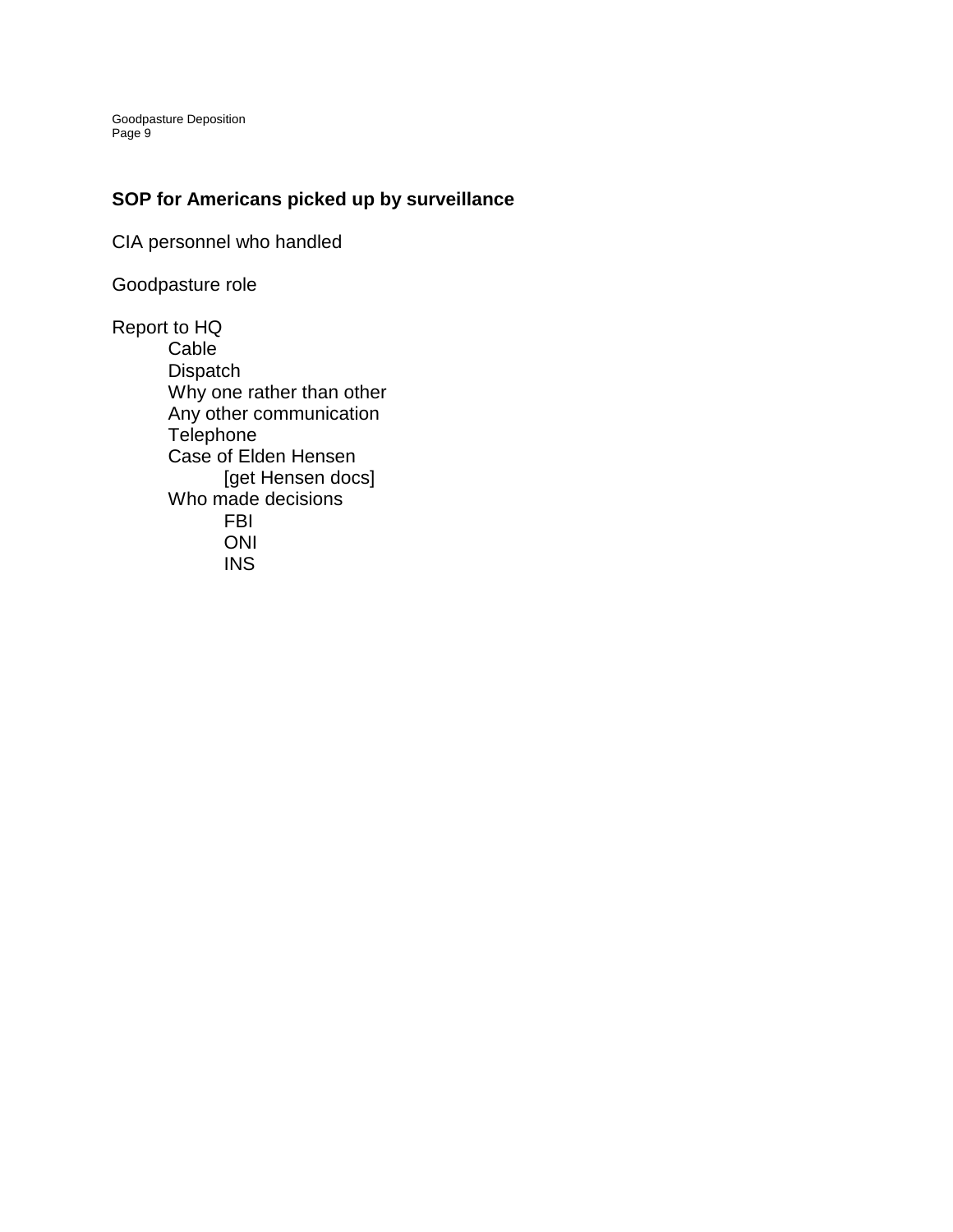### **Oswald pre-assassination**

When did he first come to your attention.

When did you first learn that Oswald had visited both Soviet and Cuban embassies

[Michelle: Don't the transcripts say as much?]

[Phillip's recommendation for Goodpasture DIM]

[Any other evidence]

[Michelle--list in chron order activities in CIA and other versions. Cite to documents]

Take

from Cuban Embassy from Soviet Embassy

How many tapes were made

Evidence of tapes after assassination

-Slawson, Coleman

-Voice comparisons [documents; 11/23/63 cable]

]

-J. Edgar Hoover --LBJ tape [get transcript]

### Photosurveillance wasn't working?

[Preparation to impeach: monthly operational reports suggesting no problems in photosurveillance.]

[Circumstances surrounding missing photo production log/contact sheet]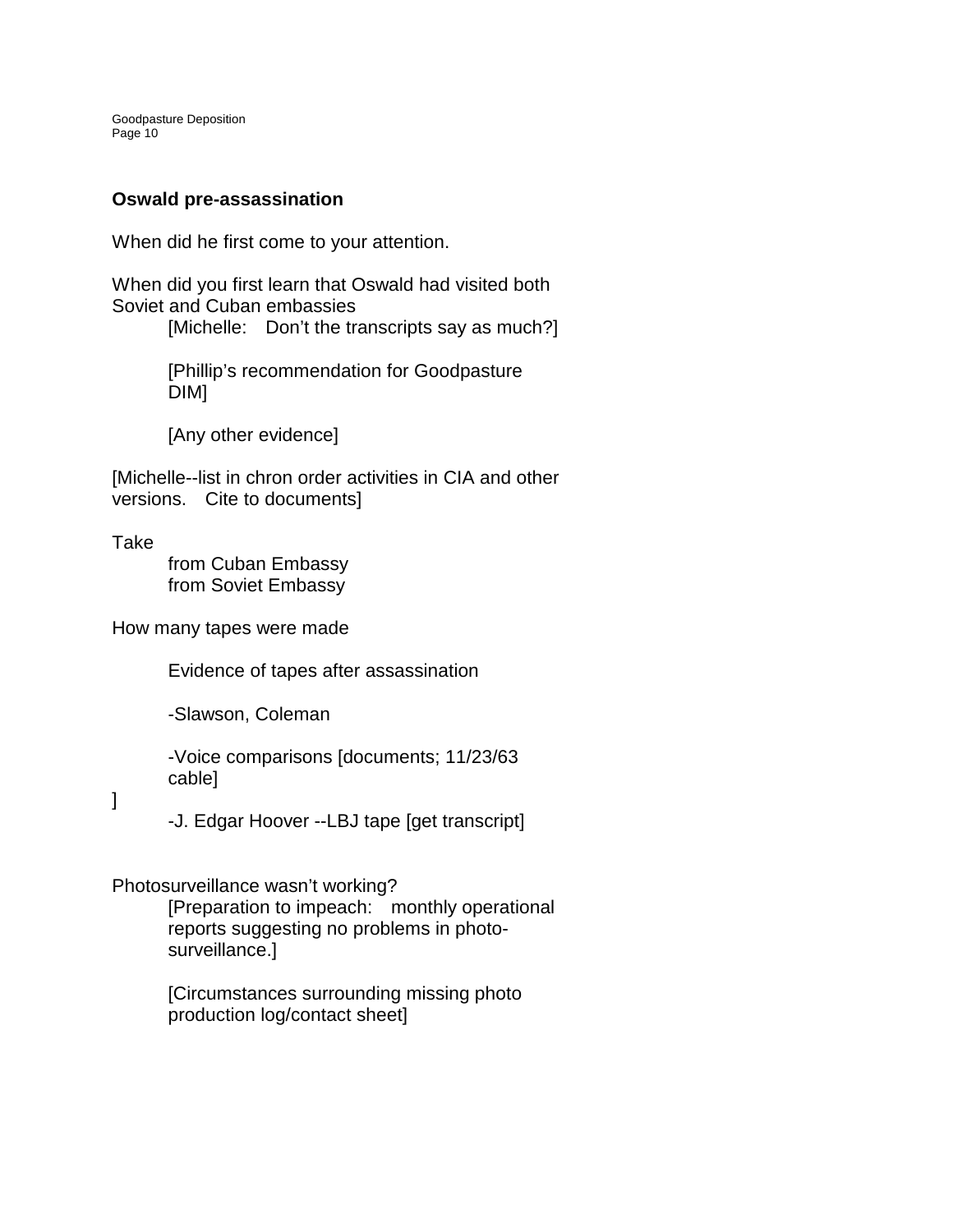### **Day of assassination and immediate aftermath**

When did you first hear of assassination

When did you first hear of Oswald/MC connection

What did CIA do on day of assassination

seek to get borders closed why?

track flights relating to Texas/MC/ Havanna why?

Arrest Duran why?

Who in station initially knew about Oswald/MC Was knowledge widespread How soon

Silvia Duran

had she been a target was she recruited did she have a P-file When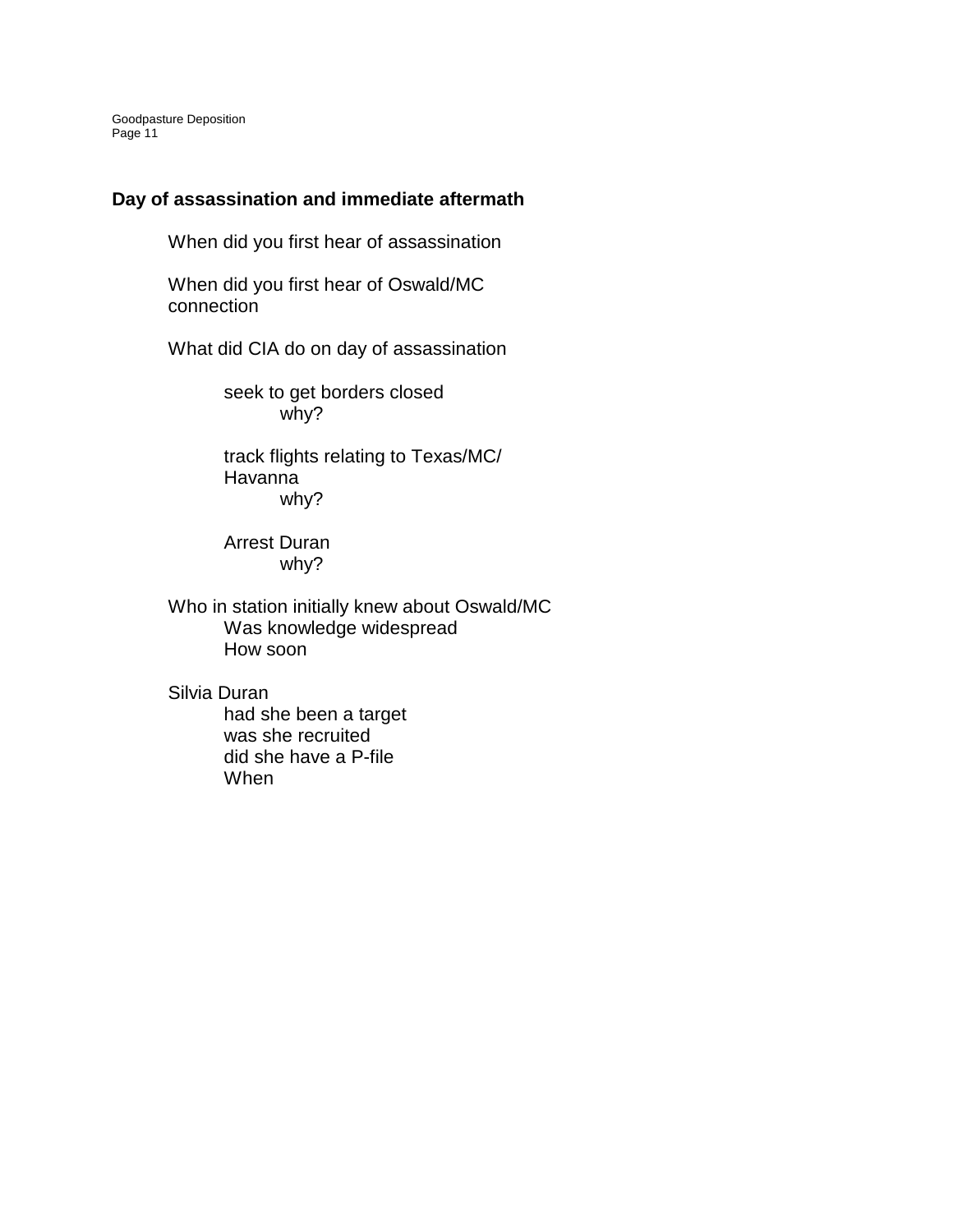# **Subsequent CIA activities/investigations**

June Cobb

Twist party

Elena Garro de Paz

Any subsequent discussions with Scott about what he thought had happened

Cuban intelligence officials

Marty Underwood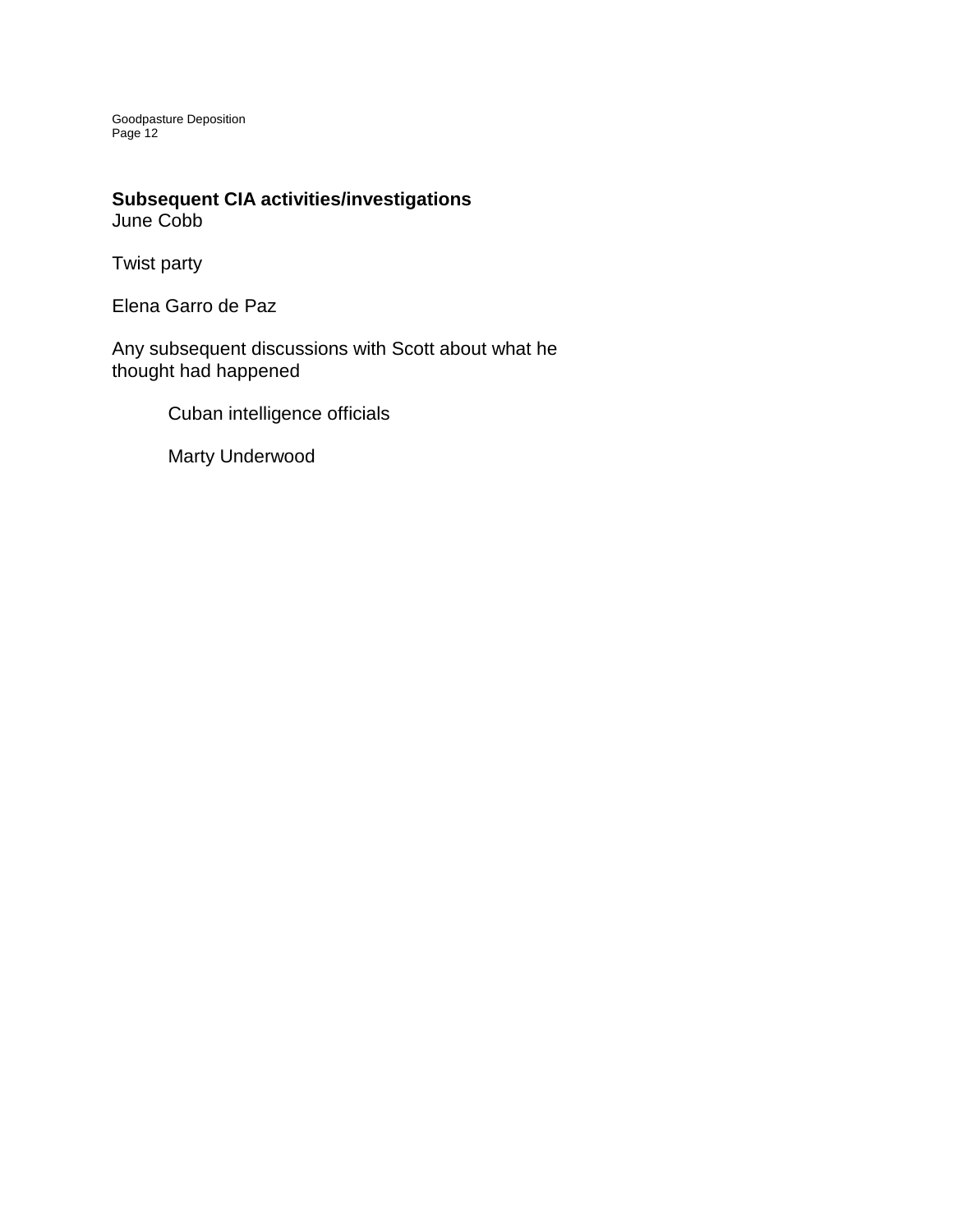#### **Document-based questions**

Mexico City history

Win Scott diary

Discrepancy between Scott's manuscript and the events depicted by CIA

Circumstances surrounding Angleton's trip to Mexico City to empty Scott's safe

#### **Miscellaneous**

Were you ever instructed or advised (by anyone) not to pursue an inquiry related to the assassination.

Were you aware of anyone in Mexico City being asked not to pursue an area of inquiry related to the assassination.

Were you ever asked to record something related to the assassination that you believed was incorrect.

Were you aware of anyone at CIA who was ever asked to record something related to the assassination that he or she believed was incorrect.

Suggestions for other places to look for records and for other individuals to interview